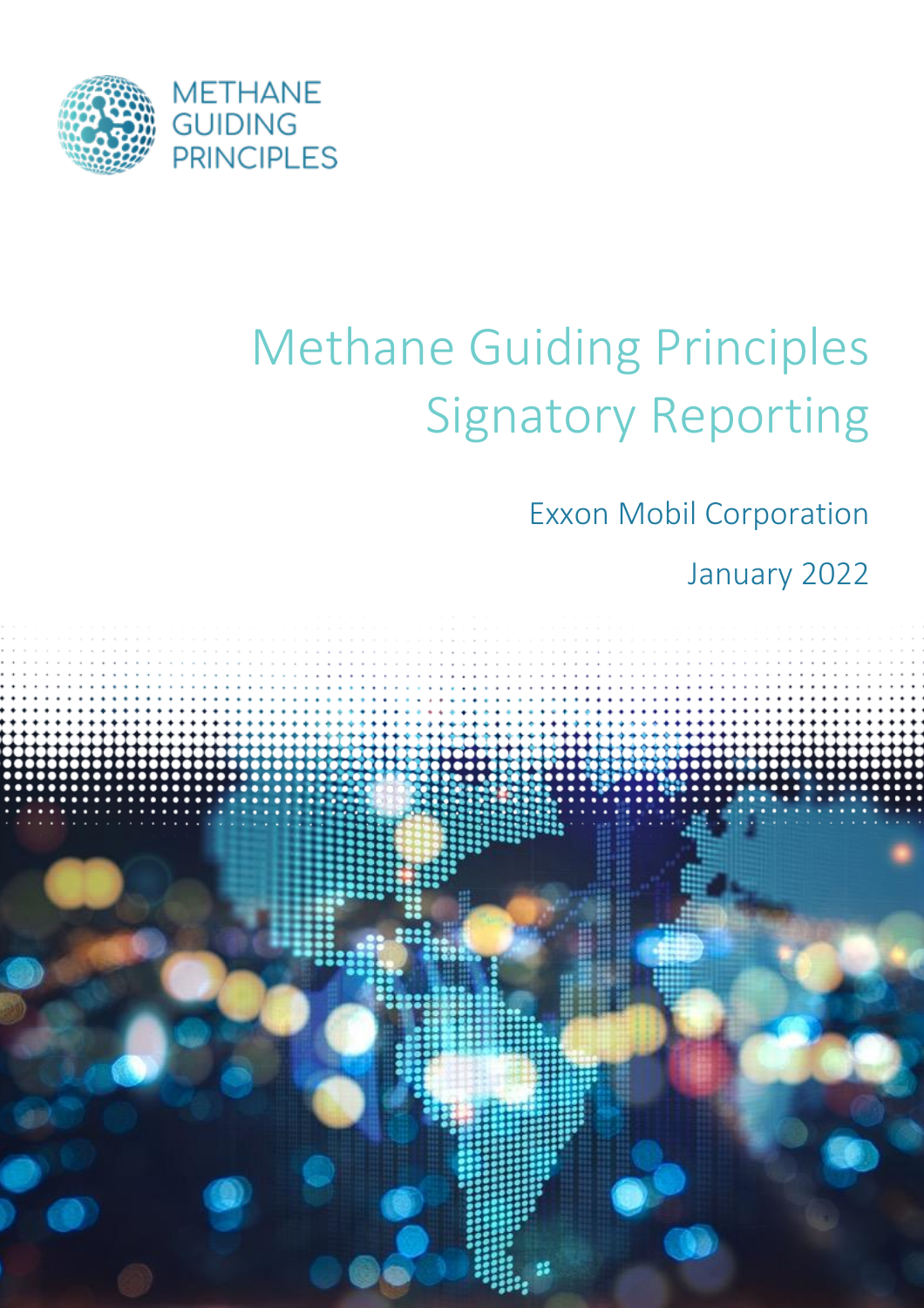

COMPANY: **Exxon Mobil Corporation**

YEAR OF JOINING METHANE GUIDING PRINCIPLES: **2017**

SENIOR REPRESENTATIVE: **Neil A. Chapman, Senior Vice President**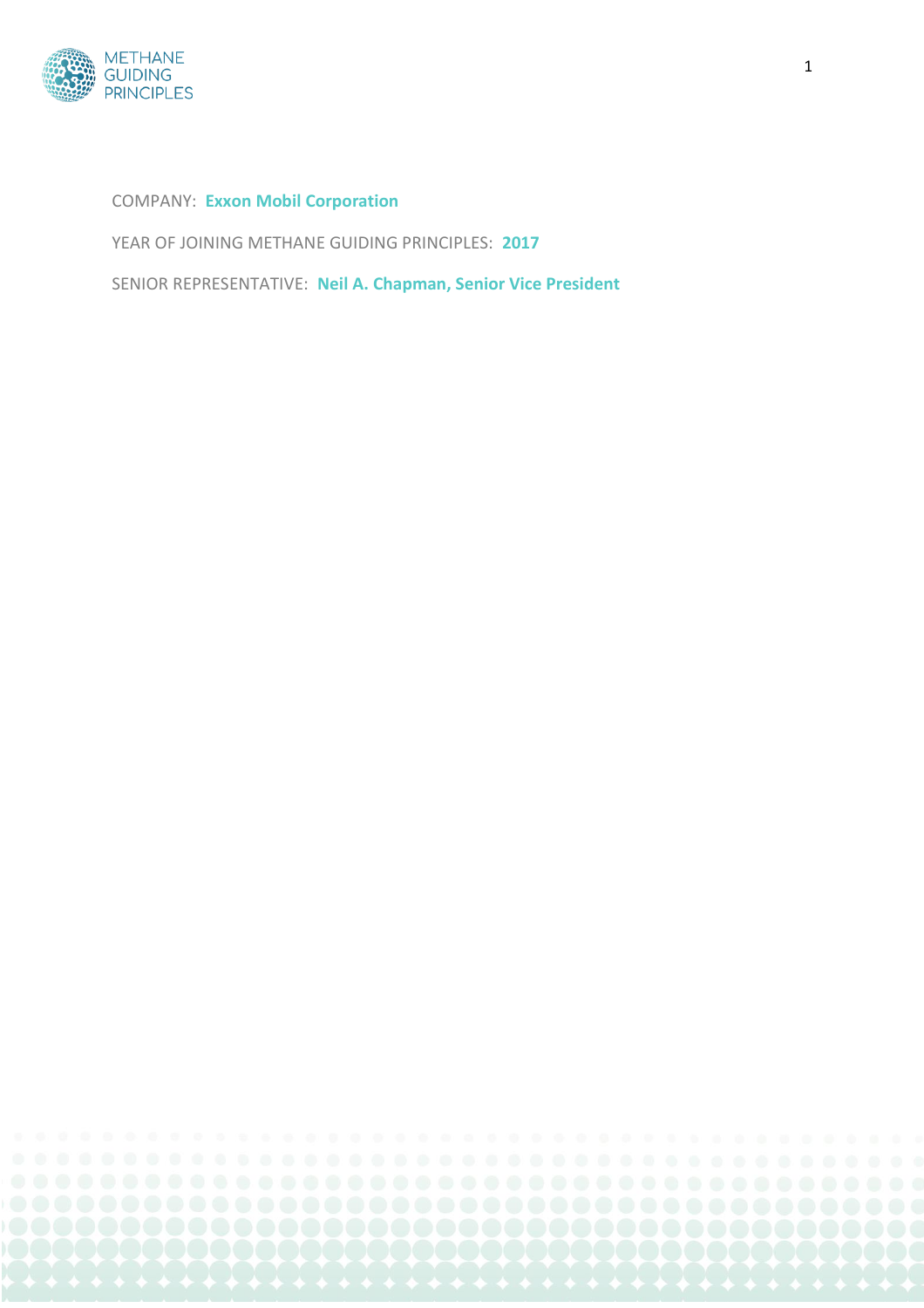

#### **Principle One:**

#### Continually reduce methane emissions

developments in these areas. For example,

- Please state what specific activities or projects your company has undertaken to reduce methane emissions. Please refer to the previous year's annual MGP reporting where applicable to refer to intended activity. Link to sustainability report where relevant to provide further detail.
- Describe how the reduction was achieved including description of the asset type, technology type, timeframe. What was the end result?
- Provide data to support your description e.g. the actual amount of emissions reduction achieved, or the reduction in methane intensity.

| 2021 completed activity                                                                                                                                                                                                                                                                                                                                                                                                                                                                                                                                     | 2022 intended activity                                                                                                                                                                                                                                                                                                                                                                                                                                                                                                                   |
|-------------------------------------------------------------------------------------------------------------------------------------------------------------------------------------------------------------------------------------------------------------------------------------------------------------------------------------------------------------------------------------------------------------------------------------------------------------------------------------------------------------------------------------------------------------|------------------------------------------------------------------------------------------------------------------------------------------------------------------------------------------------------------------------------------------------------------------------------------------------------------------------------------------------------------------------------------------------------------------------------------------------------------------------------------------------------------------------------------------|
| ExxonMobil is on track to exceed its 2025<br>greenhouse gas emission-reduction plans<br>announced in December 2020. The company<br>anticipates year-end 2021 results to show a<br>reduction of 15-20% in greenhouse gas intensity<br>from Upstream operations compared to 2016<br>levels, four years ahead of schedule. This is<br>supported by an anticipated reduction of 40-<br>50% in methane intensity and 35-45% in flaring<br>intensity compared to 2016.<br>ExxonMobil implemented a program across its<br>U.S. unconventional production to reduce | ExxonMobil recently released its Advancing<br>Climate Solutions - 2022 Progress Report, which<br>expands on the company's 2030 greenhouse gas<br>emission-reduction plans. These plans are<br>consistent with Paris-aligned pathways, the U.S.<br>and European Union's Global Methane Pledge<br>and the U.S. Methane Emissions Reduction<br>Action Plan. ExxonMobil also recently<br>announced an ambition to achieve Net Zero<br>Greenhouse Gas Emissions by 2050.<br>Compared to emission levels in 2016, our 2030<br>plans include a: |
| methane emissions from new and existing<br>sources by:<br>Enhancing leak detection and repair<br>surveys<br>Phasing out high-bleed pneumatic<br>devices<br>Monitoring liquid unloadings to avoid<br>unplanned releases<br>Improving facility designs                                                                                                                                                                                                                                                                                                        | 20-30% reduction in corporate-wide<br>greenhouse gas intensity,<br>40-50% reduction in upstream<br>$\bullet$<br>greenhouse gas intensity,<br>70-80% reduction in corporate-wide<br>$\bullet$<br>methane intensity, and<br>60-70% reduction in corporate-wide<br>$\bullet$<br>flaring intensity.                                                                                                                                                                                                                                          |
| Furthering training programs for<br>operations management,<br>superintendents, foremen, facilty<br>engineering personnel and those<br>involved in leak inspections<br>In addition, the Company continued to mature                                                                                                                                                                                                                                                                                                                                          | These 2030 emission-reduction plans are<br>expected to achieve World Bank Zero Routine<br>Flaring by 2030 and reduce absolute<br>greenhouse gas emissions by an estimated 30%<br>for the company's upstream business and 20%<br>for the entire corporation.                                                                                                                                                                                                                                                                              |
| and operationalize research and technology                                                                                                                                                                                                                                                                                                                                                                                                                                                                                                                  |                                                                                                                                                                                                                                                                                                                                                                                                                                                                                                                                          |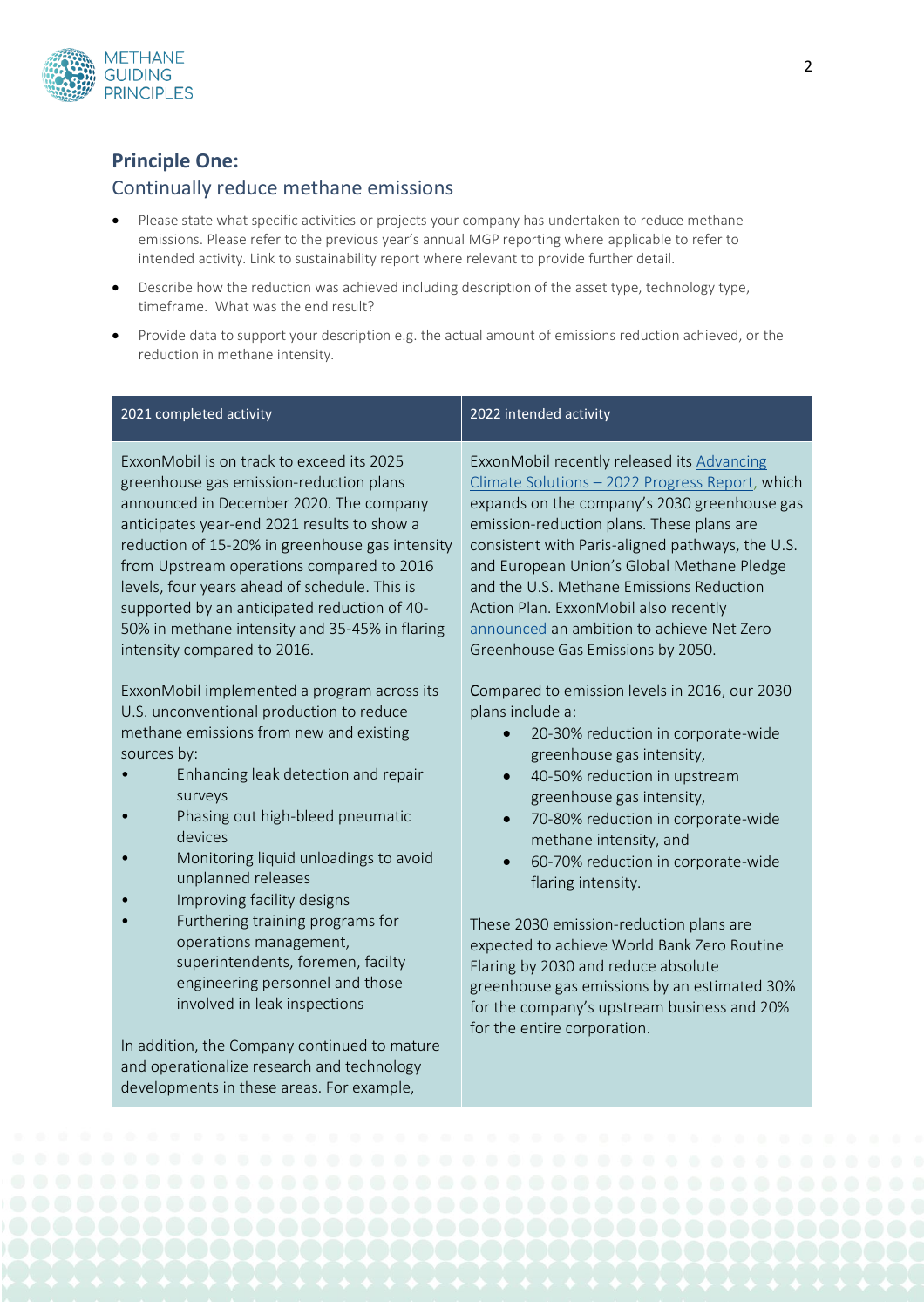

emerging aircraft leak detection is now part of routine monitoring campaigns. Continuous monitoring approaches are also under development.

Since initiating its voluntary methane reduction program, the Company has conducted nearly 23,000 leak surveys on more than 5.2 million components at more than 9,500 production sites. High-bleed pneumatic devices have been eliminated across U.S. unconventional production as of 2020. As a result of these actions, U.S. unconventional methane emissions have been reduced by approximately 34 percent as of 2020, compared to 2016, which is equivalent to about 63,000 tonnes.

ExxonMobil reports emissions on a net equity basis. In 2018 our total corporate methane emissions totaled 7 million CO2- equivalent tonnes; in 2019 methane emissions totaled 6 million tonnes CO2e; and in 2020 methane emissions totaled 5 million tonnes.

[Note: the above figures will be updated when final 2021 data become available.]

Similarly, absolute flaring and methane emissions are expected to decrease by 60% and 70%, respectively by 2030.

ExxonMobil's GHG emission-reduction plans cover Scope 1 and Scope 2 greenhouse gas emissions from assets operated by the company.

ExxonMobil's emission reduction plans will leverage the continued application of operational efficiencies, ongoing development and deployment of lower-emission technologies, such as carbon capture, and through additional purchases of renewable electricity for its operations.

ExxonMobil als[o recently announced](https://corporate.exxonmobil.com/News/Newsroom/News-releases/2021/1206_ExxonMobil-plans-for-net-zero-emissions-in-Permian-Basin-operations-by-2030) plans to achieve net zero greenhouse gas emissions (Scope 1 and 2) from our unconventional oil and natural gas operated assets in the U.S. Permian Basin by 2030. These groundbreaking plans to reach net zero for Permian Basin operations further demonstrate our commitment and support of society's ambitions for a loweremissions future. ExxonMobil anticipates the greenhouse gas emission-reduction efforts in the Permian will be supported by electrifying operations, continuing investments in methane mitigation and detection technology, eliminating routine flaring, upgrading equipment, and employing emissions offset technology, which may include nature-based solutions.

ExxonMobil plans to expand its methane detection programs utilizing satellite surveillance and a network of ground-based sensors for continuous monitoring, and to continue aerial flyovers that identify leaks for rapid repairs.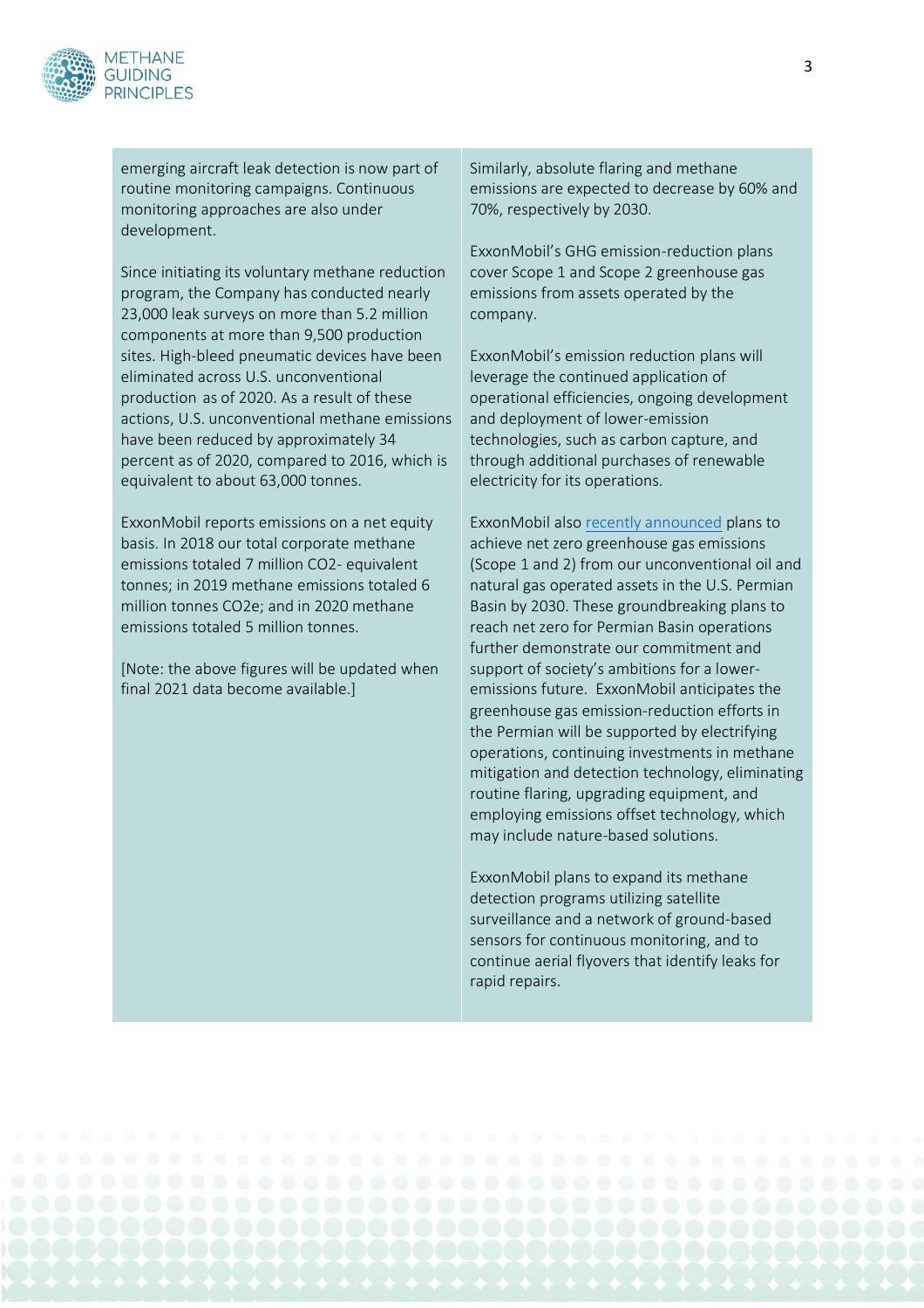

## **Principle Two:**  Advance strong performance across the gas supply chain

Please include answers to the following questions:

- Did you participate in any methane research or plan to do so?
- Did you conduct any outreach on methane management?
- Describe what action you have taken to engage industry players across the value chain to better understand how to achieve robust methane emissions management. Outreach activity could include training sessions, participation in webinars, influencing of NOJV partners, or publication of guidance. Activity could also include commercial incentives or engagement with investors to drive better performance by others.

Provide details of any outcomes that resulted from your action.

| 2021 completed activity                                                                                                                                                                                                                                                                                                                                                                                                                                                                                                                                                                                                                                                          | 2022 intended activity                                                                                                                                                                                                                                                                                                                                                                                                                                                                     |
|----------------------------------------------------------------------------------------------------------------------------------------------------------------------------------------------------------------------------------------------------------------------------------------------------------------------------------------------------------------------------------------------------------------------------------------------------------------------------------------------------------------------------------------------------------------------------------------------------------------------------------------------------------------------------------|--------------------------------------------------------------------------------------------------------------------------------------------------------------------------------------------------------------------------------------------------------------------------------------------------------------------------------------------------------------------------------------------------------------------------------------------------------------------------------------------|
| Working together with our industry peers,<br>regulators, researchers and NGOs, we also<br>continued to undertake extensive research to<br>understand methane emissions sources, and<br>helped develop and test new detection and<br>mitigation technologies. We helped identify the<br>best performing and most efficient technologies<br>- including satellite instruments - that can be<br>adopted by producers to detect, repair and<br>accurately measure methane. We believe these<br>efforts show great promise and could improve<br>fugitive emissions detection and mitigation in<br>the near future.                                                                    | Under the MGPs, ExxonMobil will continue to<br>support the IEA Methane Tracker activities, and<br>participate in the Non-Operated Joint Ventures<br>work stream.<br>ExxonMobil will also continue to participate in<br>research programs and collaborations.<br>ExxonMobil will continue to work within trade<br>associations globally to promote industry<br>consensus on the need and means to reduce<br>methane emissions, as well as with the<br>Environmental Partnership in the U.S. |
| For example, we participated in in the<br>Collaboratory to Advance Methane Science<br>administered by GTI, and Project Astra which<br>involves universities, environmental groups and<br>other industry partners. Together, the Astra<br>partners are working to develop an innovative<br>sensor network in Texas that continuously<br>monitors methane emissions across large areas<br>to enable quick and efficient detection and<br>repair of leaks. This high-frequency monitoring<br>system will enable operators to more efficiently<br>direct resources to a specific location and could<br>provide a more affordable, efficient solution to<br>reduce methane emissions. |                                                                                                                                                                                                                                                                                                                                                                                                                                                                                            |

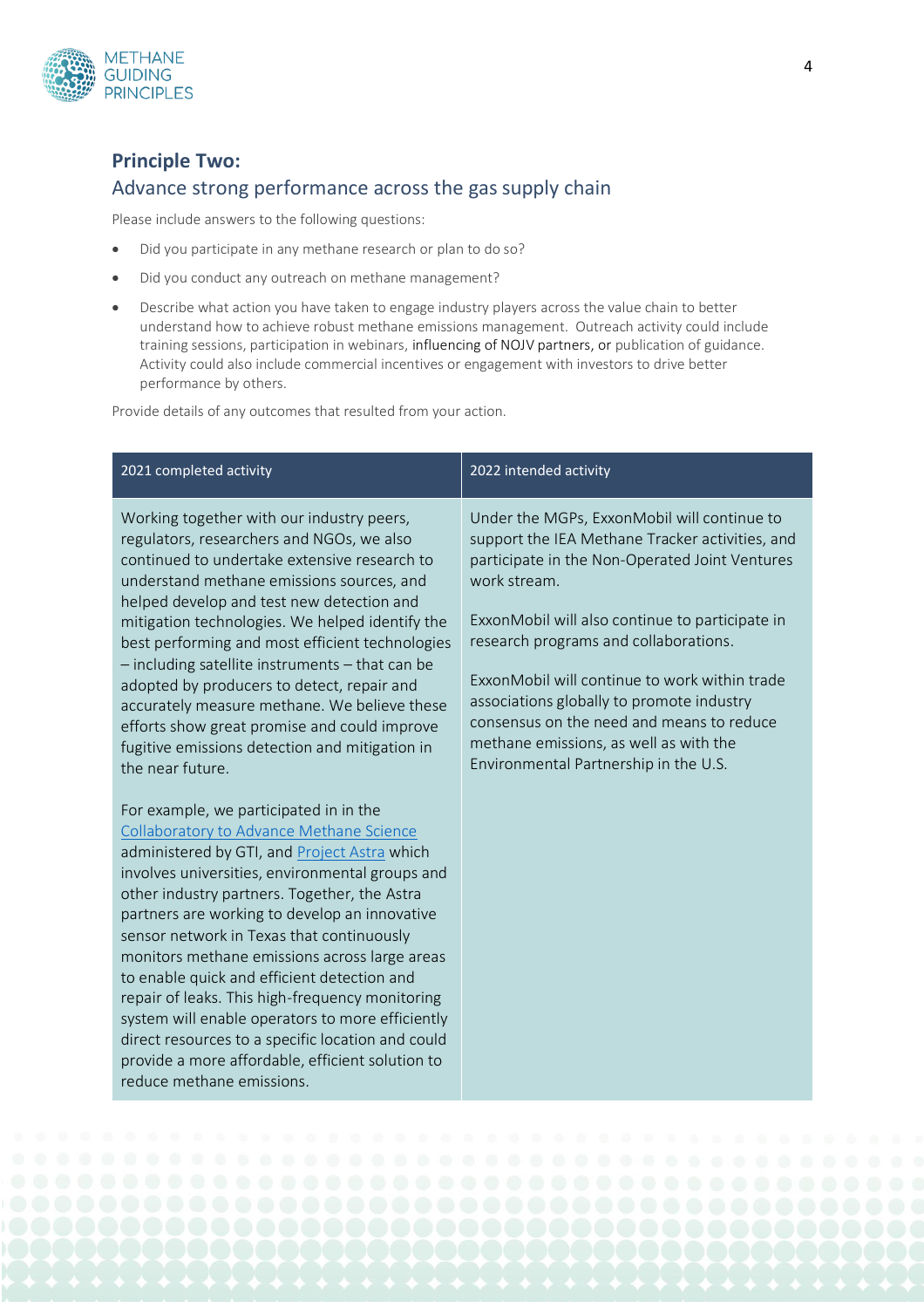

In addition, ExxonMobil began testing novel analytical systems that can be deployed in helicopters, airplanes and drones to detect fugitive methane emissions. We continued exploring the use of satellite surveillance where data can be regularly updated each time satellites orbit the earth. These technology investments complement the Company's voluntary methane management program that includes structured leak detection and repair protocols, prioritized replacement of high -bleed pneumatic devices, and infrastructure enhancements.

ExxonMobil was also a founding member of API's Environmental Partnership, whose mission is to continuously improve the industry's environmental performance with a current focus on methane and VOC emisisons, and flaring. The Partnership takes action, learns together about best practices and technologies, and fosters collaboration in order to responsibly develop oil and natural gas resources. The Partnership now has 93 members, representing 70% of U.S. onshore oil and natural gas production. In 2020, the Partnership's actions expanded to midstream operations. See: [The](https://theenvironmentalpartnership.org/annual-reports/2021-annual-report/)  [Environmental Partnership's 2021 Annual](https://theenvironmentalpartnership.org/annual-reports/2021-annual-report/)  [Report.](https://theenvironmentalpartnership.org/annual-reports/2021-annual-report/)

Within the MGPs, ExxonMobil participated in the Non -Operated Joint Ventures work stream, and helped sponsor the IEA's Methane Tracker initiative. The Methane Tracker provides emissions data by country and industry segment to assist in engagements on improved performance, as well as guidance for the adoption for new policies and regulations.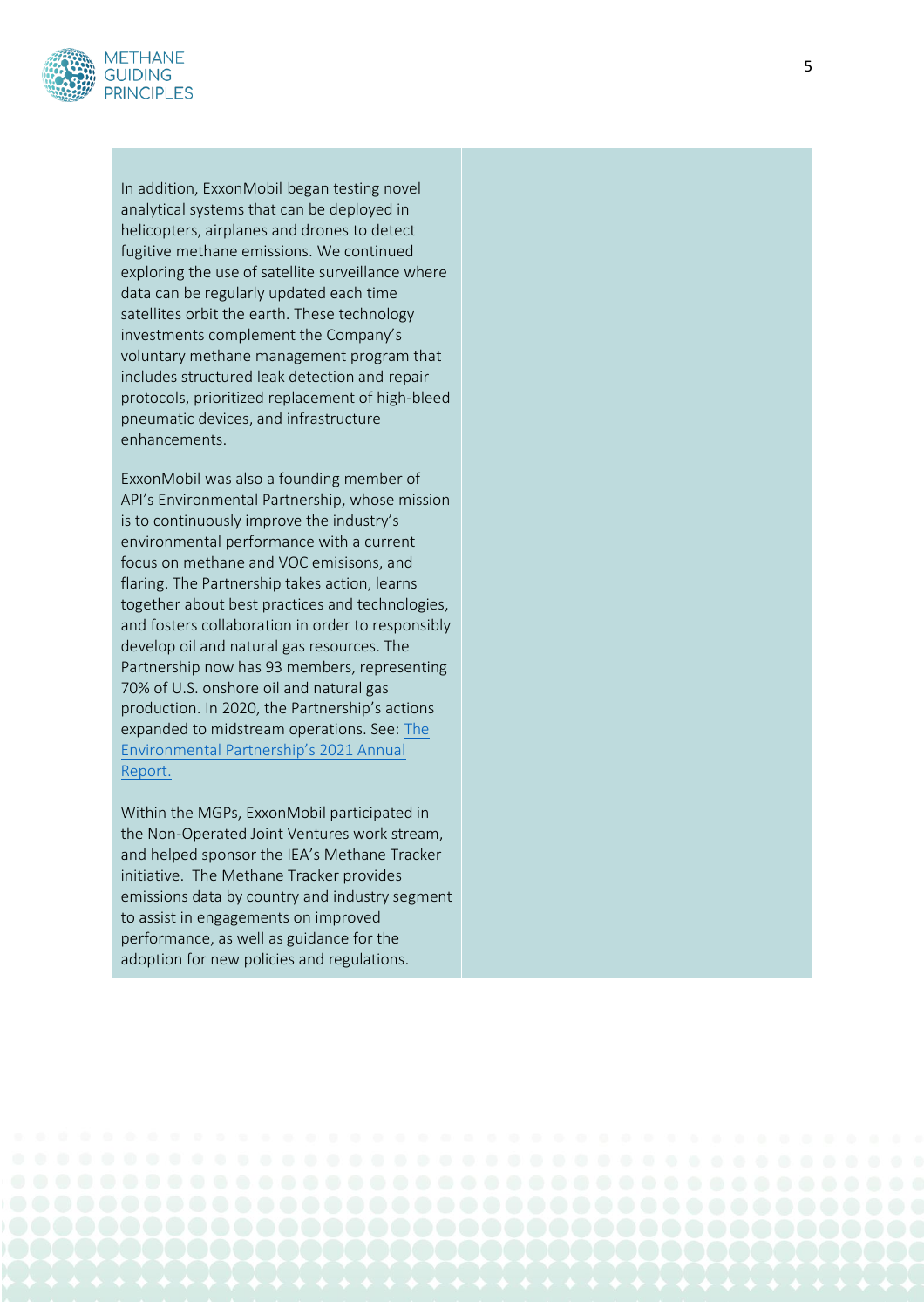

#### **Principle Three:**

#### Improve accuracy of methane emissions data

- Describe action taken to improve methane emissions data collection methodologies. This could be application of new technology at an operated site(s), investment and participation in R&D initiatives, development of monitoring/modelling software, or support to research that improves the accuracy of the quantification of methane emissions.
- Where new technology /software has been piloted or adopted, it is helpful to describe how it works, the reasons it was selected, and how it was deployed. Any data that can be shared to demonstrate improvements is useful.
- How these new methods/technolgies has been adopted into your accounting process if at all.

| 2021 completed activity                                                                                                                                                                                                                                                                                                                                                                                                                                                                                                                                    | 2022 intended activity                                                                                                                                                                                                                                                                                                                                                                                                                                                        |
|------------------------------------------------------------------------------------------------------------------------------------------------------------------------------------------------------------------------------------------------------------------------------------------------------------------------------------------------------------------------------------------------------------------------------------------------------------------------------------------------------------------------------------------------------------|-------------------------------------------------------------------------------------------------------------------------------------------------------------------------------------------------------------------------------------------------------------------------------------------------------------------------------------------------------------------------------------------------------------------------------------------------------------------------------|
| In addition to the research activities discussed<br>under Prinicple Two, ExxonMobil has<br>undertaken other actions to advance the<br>accuracy of methane emissions data.                                                                                                                                                                                                                                                                                                                                                                                  | ExxonMobil will continue to collaborate on<br>research and pilot new technologies in our own<br>operations as discussed under Principles One<br>and Two.                                                                                                                                                                                                                                                                                                                      |
| For example, ExxonMobil submitted to the U.S.<br>EPA the first-ever application to use new,<br>alternative technologies for emissions detection<br>under EPA regulatory programs. We have been<br>working with the EPA so that we can use<br>airplanes equipped with detection technology<br>to conduct flyover inspections over large areas.<br>This would enable us to detect methane leaks<br>across a broad geography and then send crews<br>out to fix leaks more efficiently, ultimately<br>enhancing compliance methods.                            | Additionally, ExxonMobil will begin<br>implementation of a newly announced<br>collaboration with Scepter, Inc. to deploy<br>advanced satellite technology and proprietary<br>data processing platforms to detect methane<br>emissions at a global scale. The agreement has<br>the potential to redefine methane detection and<br>satellite-based emission reduction efforts across<br>a dozen industries, including energy, agriculture,<br>manufacturing and transportation. |
| We hope this process will pave the way for<br>more flexibility for industry to deploy new<br>technologies that can lead to a better results for<br>everyone. Over time, technologies such as this<br>can enable industry to reduce methane<br>emissions further from operations on private,<br>state and federal lands alike, while continuing to<br>support thousands of jobs and drive billions of<br>dollars in economic impact. ExxonMobil shares<br>the long-term goal of having the entire industry<br>find and fix emission leaks most effectively. | ExxonMobil and Scepter are also pioneering a<br>proprietary data fusion system that reconciles<br>information collected from multiple detection<br>methods, including ground-based, stationary and<br>mobile monitoring devices. By consolidating the<br>data, scientists could unlock valuable insights and<br>opportunities to further quantify and validate<br>programs that reduce methane emissions.                                                                     |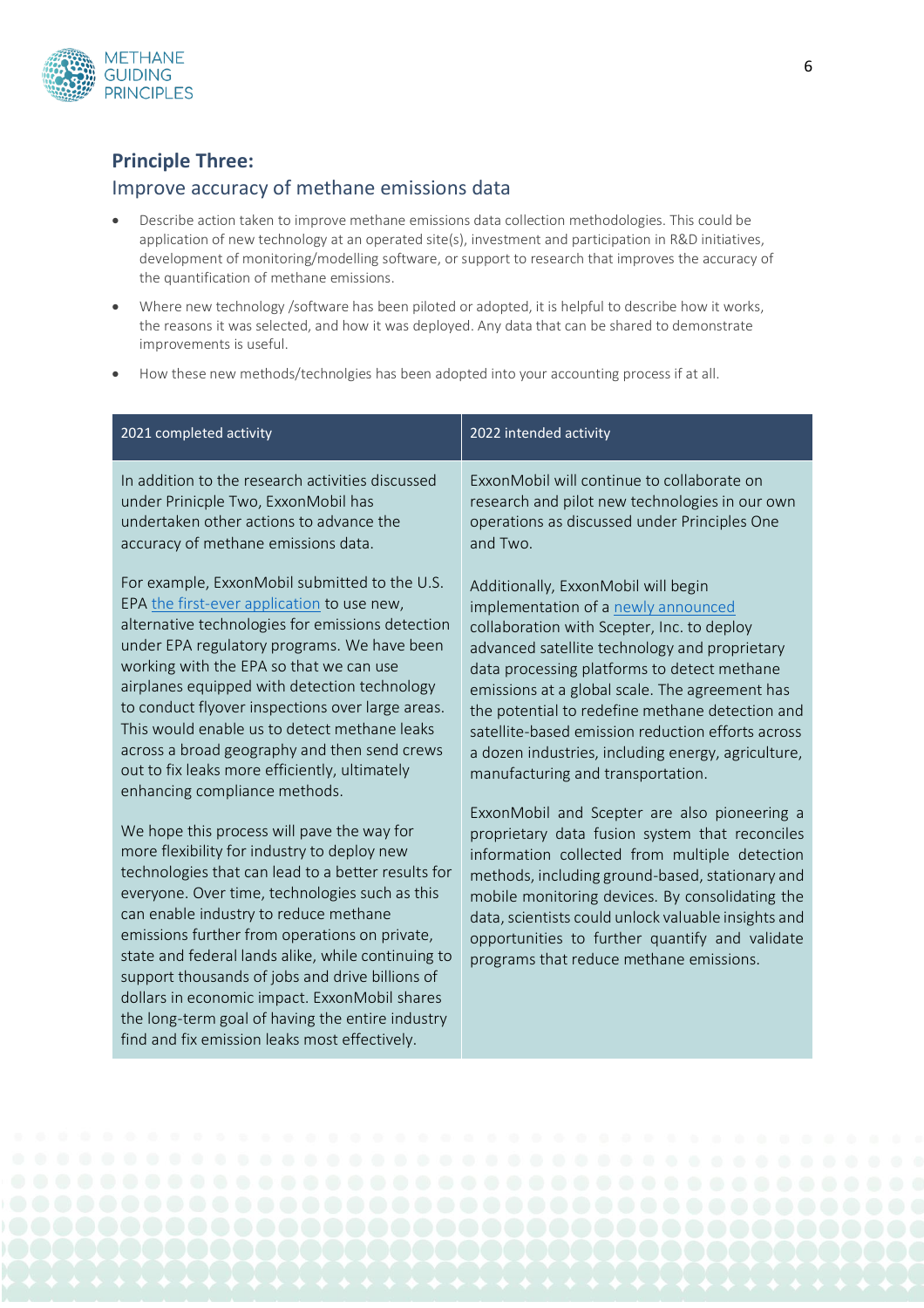

Additionally, in 2021 ExxonMobil [signed an](https://corporate.exxonmobil.com/News/Newsroom/News-releases/2021/0907_ExxonMobil-to-certify-natural-gas-help-customers-meet-environmental-goals)  [agreement](https://corporate.exxonmobil.com/News/Newsroom/News-releases/2021/0907_ExxonMobil-to-certify-natural-gas-help-customers-meet-environmental-goals) with an independent validator, nonprofit MiQ, to begin the certification process for natural gas produced at its Permian Basin facilities at Poker Lake, New Mexico. ExxonMobil is currently using a variety of technologies to enable methane management:

- Aerial surveillance: In collaboration with Bridger photonics, this aerial Gas Mapping LiDARTM imaging can scan vast fields in the Permian Basin
- Ultrasonic hearing sensors: These Goschy sensors use ultrasonic hearing and precise motion detection to monitor leaks as gas moves from areas of high pressure to those at lower pressure
- On-the-ground interconnected sensors: Developed by Scientific Aviation, Systematic Observations of Facility Intermittent Observations (SOOFIE) is a fixed system that provides continuous and real -time monitoring of methane emissions at production sites.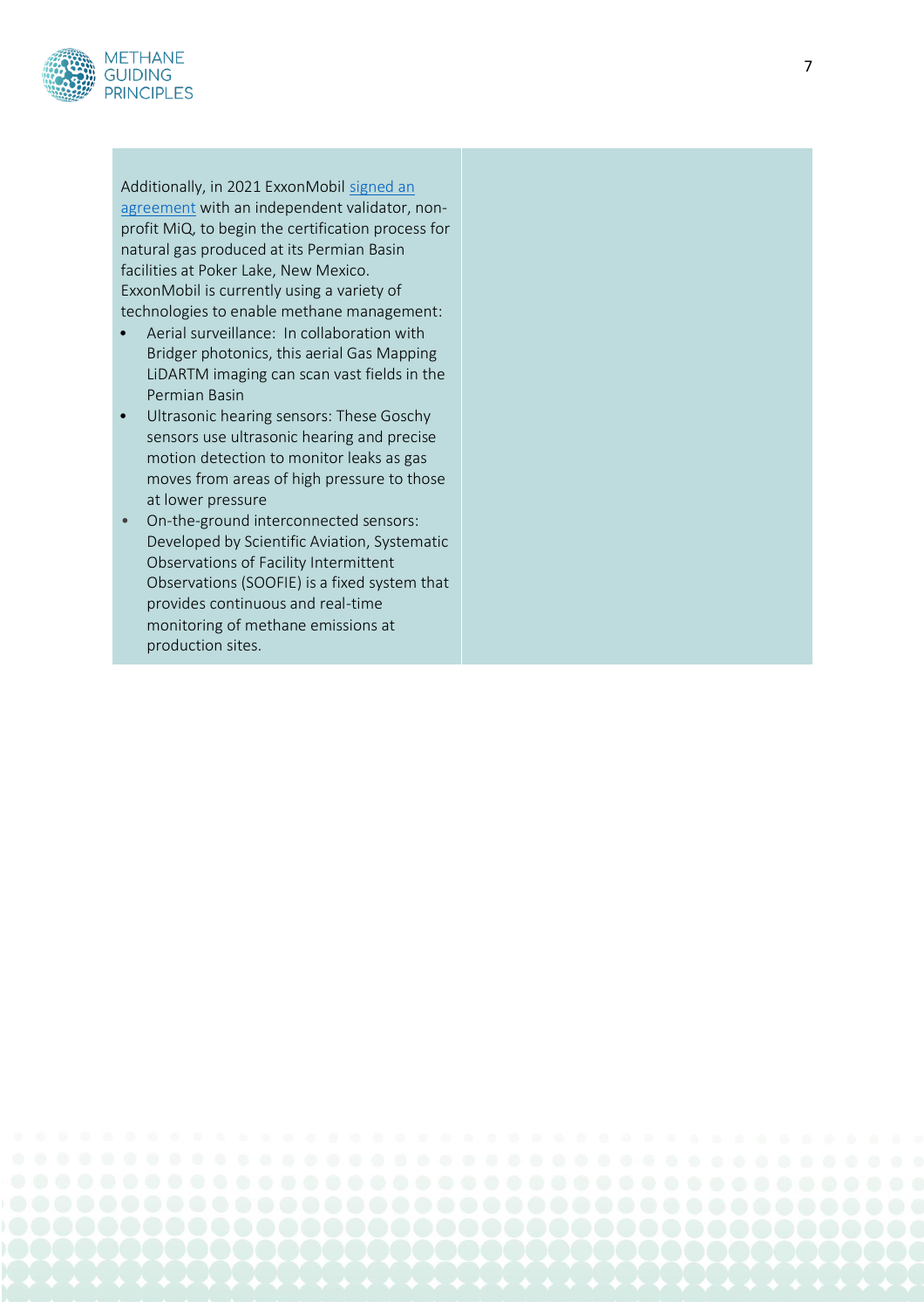

#### **Principle Four:**

#### Advocate sound policy and regulations on methane emissions

Advocacy consists of active participation in legal consultation processes, external policy statements, and direct engagement with government

• Consider providing details on the region or regulation involved, how you undertook your advocacy, others involved, and the outcome.

| 2021 completed activity                                                                                                                                                                                                                                                                                                                                                                                                                                                                     | 2022 intended activity                                                                                                                                                                                                                                                                                                                                                                                    |
|---------------------------------------------------------------------------------------------------------------------------------------------------------------------------------------------------------------------------------------------------------------------------------------------------------------------------------------------------------------------------------------------------------------------------------------------------------------------------------------------|-----------------------------------------------------------------------------------------------------------------------------------------------------------------------------------------------------------------------------------------------------------------------------------------------------------------------------------------------------------------------------------------------------------|
| ExxonMobil continued to advocate for policies                                                                                                                                                                                                                                                                                                                                                                                                                                               | Within the MGPs, ExxonMobil will continue to                                                                                                                                                                                                                                                                                                                                                              |
| that promote cost-effective solutions to address                                                                                                                                                                                                                                                                                                                                                                                                                                            | sponsor the IEA Methane Tracker, and                                                                                                                                                                                                                                                                                                                                                                      |
| the risks of climate change including methane                                                                                                                                                                                                                                                                                                                                                                                                                                               | participate in discussions surrounding emissions                                                                                                                                                                                                                                                                                                                                                          |
| emissions.                                                                                                                                                                                                                                                                                                                                                                                                                                                                                  | data reporting and regulatory activities.                                                                                                                                                                                                                                                                                                                                                                 |
| In this regard, ExxonMobil expressed support<br>for the direct regulation of methane emissions<br>from new and existing oil and gas sources by<br>the new U.S. Administration, participated in an<br>EPA technical workshop, and shared our<br>knowledge and perspectives with the EPA in<br>support of the new rulemaking currently being<br>developed. ExxonMobil similarly supported<br>state level actions in the U.S., for example in<br>New Mexico, as well as the development of the | ExxonMobil intends to remain highly active in<br>support of effective methane policies and<br>regulations across the globe. We will remain<br>engaged with the U.S. Administration, with U.S.<br>states that pursue regulation indvidually, with<br>the European Union, and other interested<br>countries.<br>ExxonMobil will also continue to publish the<br>results of its technology programs that can |
| European Commission's Methane Strategy for                                                                                                                                                                                                                                                                                                                                                                                                                                                  | support more efficient and cost-effective                                                                                                                                                                                                                                                                                                                                                                 |
| the European Union.                                                                                                                                                                                                                                                                                                                                                                                                                                                                         | regulatory programs.                                                                                                                                                                                                                                                                                                                                                                                      |
| ExxonMobil also announced support for the                                                                                                                                                                                                                                                                                                                                                                                                                                                   | ExxonMobil is committed to working with                                                                                                                                                                                                                                                                                                                                                                   |
| Global Methane Pledge to reduce methane                                                                                                                                                                                                                                                                                                                                                                                                                                                     | governments to help achieve the objectives of                                                                                                                                                                                                                                                                                                                                                             |
| emissions by 30% below 2020 levels by 2030                                                                                                                                                                                                                                                                                                                                                                                                                                                  | the Global Methane Pledge. We also see the                                                                                                                                                                                                                                                                                                                                                                |
| that was announced by the U.S. and European                                                                                                                                                                                                                                                                                                                                                                                                                                                 | value of collaborating with other methane-                                                                                                                                                                                                                                                                                                                                                                |
| Union at COP26. We are committed to working                                                                                                                                                                                                                                                                                                                                                                                                                                                 | emitting sectors - such as agriculture, livestock,                                                                                                                                                                                                                                                                                                                                                        |
| with the U.S. government, the European                                                                                                                                                                                                                                                                                                                                                                                                                                                      | and landfills - and will share our experience,                                                                                                                                                                                                                                                                                                                                                            |
| Commission and other governments to help                                                                                                                                                                                                                                                                                                                                                                                                                                                    | technologies and mitigation strategies to help                                                                                                                                                                                                                                                                                                                                                            |
| achieve the objectives of the Pledge.                                                                                                                                                                                                                                                                                                                                                                                                                                                       | find solutions that work for them.                                                                                                                                                                                                                                                                                                                                                                        |
| Within the MGPs, ExxonMobil supported the<br>IEA's Methane Tracker which expanded in 2021<br>to also provide an assessment of existing<br>policies and regulations, as well as a roadmap to<br>assist countries interested in pursuing methane<br>emissions reduction policies.                                                                                                                                                                                                             |                                                                                                                                                                                                                                                                                                                                                                                                           |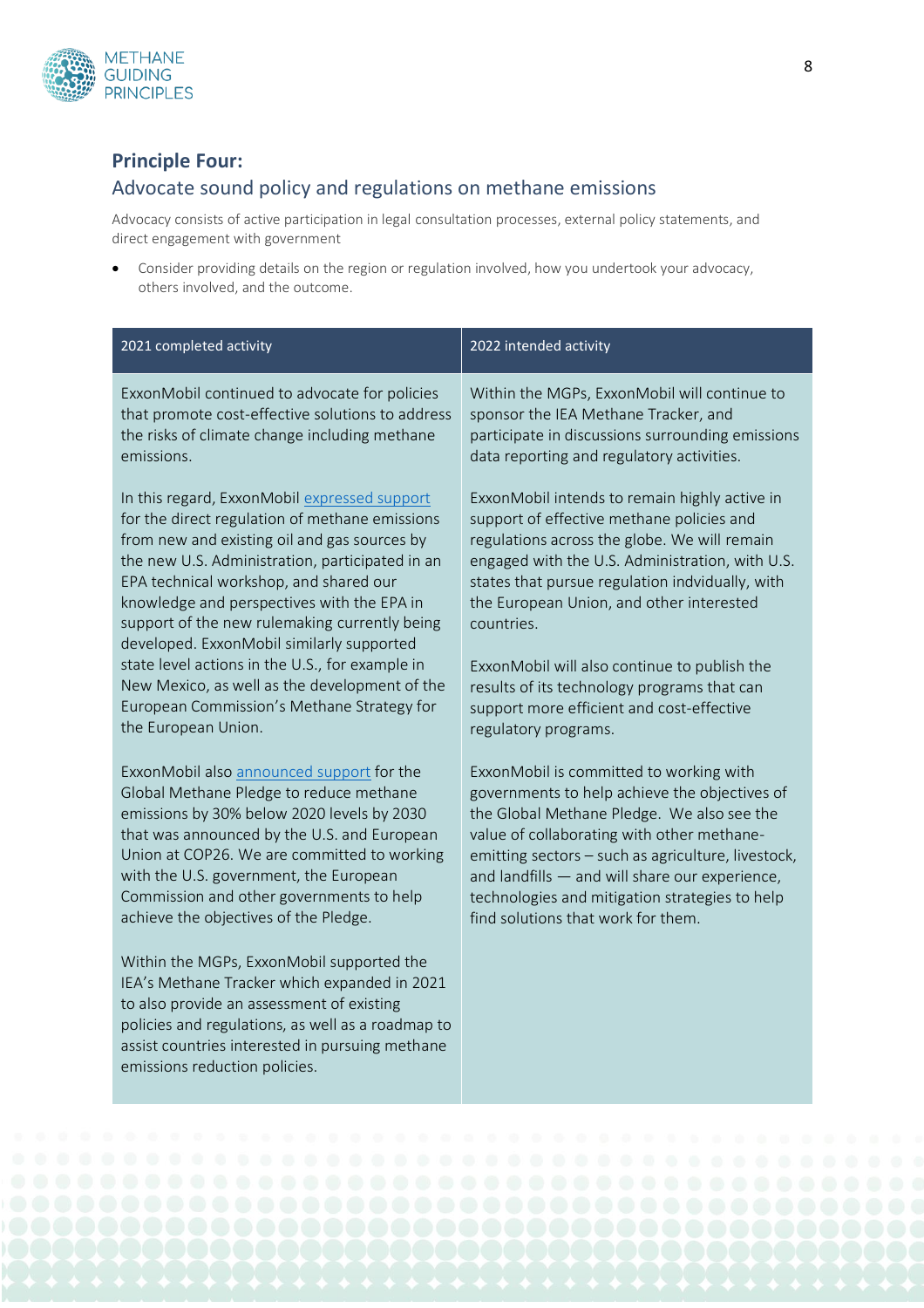### **Principle Five:**  Increase transparency

Please include answers to the following question:

- 1. Are you participating in OGMP 2.0 or do you intend to do so? If you are participating in OGMP 2.0 you may provide a link to the website.
- Describe what activity you have carried out e.g. providing information in relevant external reports on methane emissions data, methodologies, and progress and challenges in methane emissions management.
- If you have contributed towards the standardisation of comparable external methane reporting describe the activity you have taken.

| 2021 completed activity                                                                                                                                                                                                                                                                                                                                                                                                                                                                                                                                                                                                                                                                                                                                                       | 2022 intended activity                                                                                                                                                                               |
|-------------------------------------------------------------------------------------------------------------------------------------------------------------------------------------------------------------------------------------------------------------------------------------------------------------------------------------------------------------------------------------------------------------------------------------------------------------------------------------------------------------------------------------------------------------------------------------------------------------------------------------------------------------------------------------------------------------------------------------------------------------------------------|------------------------------------------------------------------------------------------------------------------------------------------------------------------------------------------------------|
| ExxonMobil published information on its<br>methane emissions performance and programs<br>in its Advancing Climate Solutions - 2022<br>Progress Report and Corporate Sustainability<br>Report.                                                                                                                                                                                                                                                                                                                                                                                                                                                                                                                                                                                 | ExxonMobil will continue to release additional<br>information on its corporate website,<br>participate in relevant conferences and<br>symposia, and publish study results in scientific<br>journals. |
| ExxonMobil supports strong measurement,<br>reporting and verification standards as part of a<br>broad suite of regulations to address oil and<br>natural gas related methane emissions. To that<br>end, the Company actively engaged with<br>organizations such as the Oil and Gas Climate<br>Initiative, the Collaboratory for Advancing<br>Methane Science, and the Environmental<br>Partnership to continue to improve the accuracy<br>and transparency of how industry approaches<br>methane emissions measurement, reporting<br>and verification. ExxonMobil also participated in<br>the International Association of Oil & Gas<br>Producers (IOGP)/IPIECA/OGCI Task Force for<br>Recommended Practices for Methane Emission<br>Detection & Quantification Technologies. | ExxonMobil also plans to continue working with<br>OGCI, IOGP, IPEICA, API, AXPC, NGSA, IAGP and<br>other trade assocations in the U.S. and globally.                                                 |
| Throughout the year, ExxonMobil also released<br>information through press releases and website<br>article postings. Examples of such releases<br>include:                                                                                                                                                                                                                                                                                                                                                                                                                                                                                                                                                                                                                    |                                                                                                                                                                                                      |
| Energy Factor: ExxonMobil urges action on<br>methane regulations (01/28/21)                                                                                                                                                                                                                                                                                                                                                                                                                                                                                                                                                                                                                                                                                                   |                                                                                                                                                                                                      |



9

#### **METHANE GUIDING PRINCIPLES**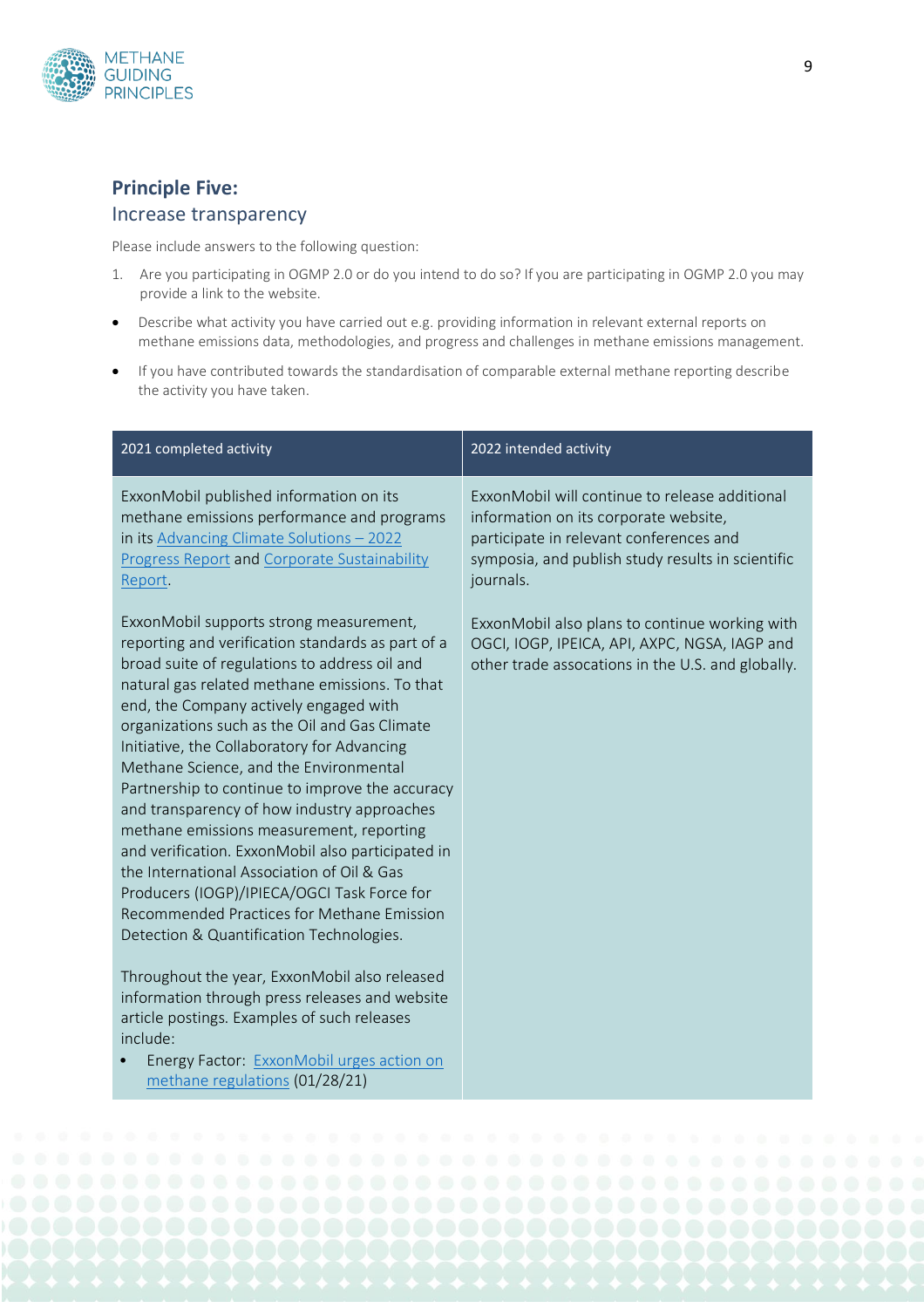

- [Major Energy Companies Join Forces to](http://www.scientificaviation.com/major-energy-companies-join-forces-to-battle-methane-emissions/?)  [Battle Methane Emissions,](http://www.scientificaviation.com/major-energy-companies-join-forces-to-battle-methane-emissions/?) (Falcon) Scientific Aviation (03/01/21)
- Social Media: We are testing a number of [technologies to reduce methane emissions.](https://www.linkedin.com/posts/xto-energy_technology-activity-6775846925611659264-7HL2)  [Find out what technology is being tested!](https://www.linkedin.com/posts/xto-energy_technology-activity-6775846925611659264-7HL2) (03/11/21)
- Energy Factor: [The innovators who are](https://energyfactor.exxonmobil.com/reducing-emissions/methane/reducing-methane-gas-leaks/)  [reducing methane emissions](https://energyfactor.exxonmobil.com/reducing-emissions/methane/reducing-methane-gas-leaks/) (03/30/21)
- Energy Factor: [Methane: Developing new](https://energyfactor.exxonmobil.com/insights/partners/developing-new-technologies/)  [technologies for regulatory compliance](https://energyfactor.exxonmobil.com/insights/partners/developing-new-technologies/) (04/08/21)
	- o [Bridger Photonics' LiDAR Technology](https://www.bridgerphotonics.com/blog/bridger-photonics-lidar-technology-selected-exxonmobil-epa-methane-detection)  [Selected by ExxonMobil for EPA](https://www.bridgerphotonics.com/blog/bridger-photonics-lidar-technology-selected-exxonmobil-epa-methane-detection)  [Methane Detection | Bridger Photonics](https://www.bridgerphotonics.com/blog/bridger-photonics-lidar-technology-selected-exxonmobil-epa-methane-detection)
	- o [Why is it Important that ExxonMobil](https://www.bridgerphotonics.com/blog/why-it-important-exxonmobil-submitted-gas-mapping-lidartm-epa-approval)  Submitted Gas Mapping LiDAR™ for [EPA Approval? | Bridger Photonics](https://www.bridgerphotonics.com/blog/why-it-important-exxonmobil-submitted-gas-mapping-lidartm-epa-approval)
- Energy Factor: [LiDAR Aerial Methane Leak](https://energyfactor.exxonmobil.com/reducing-emissions/methane/lidar-methane-leak-detection/)  [Detection](https://energyfactor.exxonmobil.com/reducing-emissions/methane/lidar-methane-leak-detection/) (07/29/21)
- Energy Factor: [Natural Gas & Methane With](https://energyfactor.exxonmobil.com/insights/voices/methane-emissions-sam-aminfard/)  [Sam Aminfard](https://energyfactor.exxonmobil.com/insights/voices/methane-emissions-sam-aminfard/) (08/12/21)
- Press release: ExxonMobil to certify natural [gas, help customers meet environmental](https://corporate.exxonmobil.com/News/Newsroom/News-releases/2021/0907_ExxonMobil-to-certify-natural-gas-help-customers-meet-environmental-goals)  [goals](https://corporate.exxonmobil.com/News/Newsroom/News-releases/2021/0907_ExxonMobil-to-certify-natural-gas-help-customers-meet-environmental-goals) (09/07/21)
- Energy Factor: [The Global Methane Pledge](https://energyfactor.exxonmobil.com/perspectives/the-global-methane-pledge/) -[Energy Factor \(exxonmobil.com\)](https://energyfactor.exxonmobil.com/perspectives/the-global-methane-pledge/) (10/26/21)
- Energy Factor: [Why we're investing \\$15](https://energyfactor.exxonmobil.com/insights/partners/investing-15-billion-lower-carbon-future/)  [billion in a lower](https://energyfactor.exxonmobil.com/insights/partners/investing-15-billion-lower-carbon-future/) -carbon future (11/09/21)
	- o Support for U.S. Methane Emissions Reduction Action Plan
- Press release[: ExxonMobil announces](https://corporate.exxonmobil.com/News/Newsroom/News-releases/2021/1201_ExxonMobil-announces-plans-to-2027-doubling-earnings-and-cash-flow-potential-reducing-emissions)  [corporate plans to 2027](https://corporate.exxonmobil.com/News/Newsroom/News-releases/2021/1201_ExxonMobil-announces-plans-to-2027-doubling-earnings-and-cash-flow-potential-reducing-emissions) (12/01/21)
	- o 70-80% reduction in corporate -wide methane intensity; 60 -70% reduction in corporate -wide flaring intensity
- [2021 Corporate Plan Update](https://corporate.exxonmobil.com/Investors/Investor-relations/Corporate-Plan-Update)
- Press release[: ExxonMobil plans for net zero](https://corporate.exxonmobil.com/News/Newsroom/News-releases/2021/1206_ExxonMobil-plans-for-net-zero-emissions-in-Permian-Basin-operations-by-2030)  [emissions in Permian Basin operations by](https://corporate.exxonmobil.com/News/Newsroom/News-releases/2021/1206_ExxonMobil-plans-for-net-zero-emissions-in-Permian-Basin-operations-by-2030)  [2030](https://corporate.exxonmobil.com/News/Newsroom/News-releases/2021/1206_ExxonMobil-plans-for-net-zero-emissions-in-Permian-Basin-operations-by-2030) (12/06/21)
	- o Infographic: Pathway to net zero in the [Permian by 2030](https://corporate.exxonmobil.com/-/media/Global/Files/advancing-climate-solutions/Pathway-to-net-zero-in-the-Permian-by-2030_infographic.pdf?la=en&hash=78F0A4DAACB99E6F5776B40281269C0EEA208EC6)
	- o Energy Factor: [Why ExxonMobil's](https://energyfactor.exxonmobil.com/perspectives/why-exxonmobils-permian-net-zero-plan-by-2030-matters/)  [Permian Net Zero Plan by 2030 Matters](https://energyfactor.exxonmobil.com/perspectives/why-exxonmobils-permian-net-zero-plan-by-2030-matters/)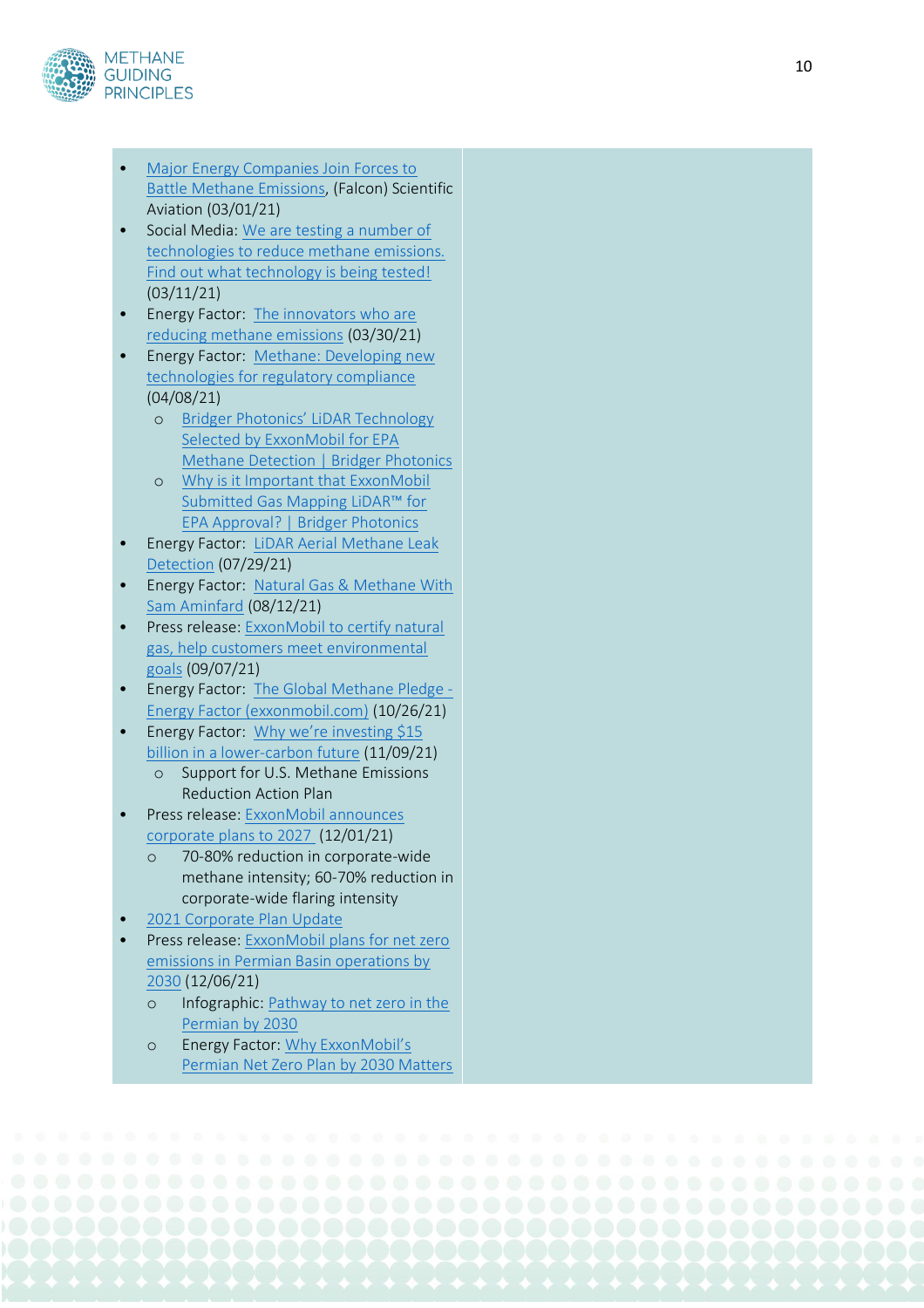

• Press release[: ExxonMobil and Scepter, Inc.](https://corporate.exxonmobil.com/News/Newsroom/News-releases/2021/1213_ExxonMobil-and-Scepter-to-deploy-satellite-technology-for-real-time-methane-emissions-detection)  [to deploy satellite technology for real](https://corporate.exxonmobil.com/News/Newsroom/News-releases/2021/1213_ExxonMobil-and-Scepter-to-deploy-satellite-technology-for-real-time-methane-emissions-detection)-time [methane emissions detection](https://corporate.exxonmobil.com/News/Newsroom/News-releases/2021/1213_ExxonMobil-and-Scepter-to-deploy-satellite-technology-for-real-time-methane-emissions-detection) (12/13/21)

The Company also worked to advance the scientific understanding of satellite -based methane emissions detection, and has partnered with Scepter Air to develop technology to greatly improve global methane detection and quantification. Through other collaborations with Stanford University and the Collaboratory for Advancing Methane Science, ExxonMobil is progressing field and desktop studies to better understand capabilities of current deployed satellite technology.

Through OGCI, the Company began working with GHGSat to finance monitoring of industry methane plumes in Iraq, one of the world's largest methane emitters. If successful, this initiative could be extended to other methane hotspots.

ExxonMobil also worked with trade associations to encourage consensus on the need to develop policy positions and/or best practices on methane emissions inventory and management, as well as technology and innovation, most recently for example, with the American Exploration & Production Council (AXPC), the Natural Gas Supply Association (NGSA) and the Argentinean Institute for Oil and Gas (Instituto Argentino del Petróleo y del Gas, IAPG).

Under the Methane Guiding Principles, ExxonMobil was a primary sponsor of the IEA's Methane Tracker, a web -based information portal that provides data on global emissions, on a country -by -country basis and by industry segment, to aid in engagement and performance improvements.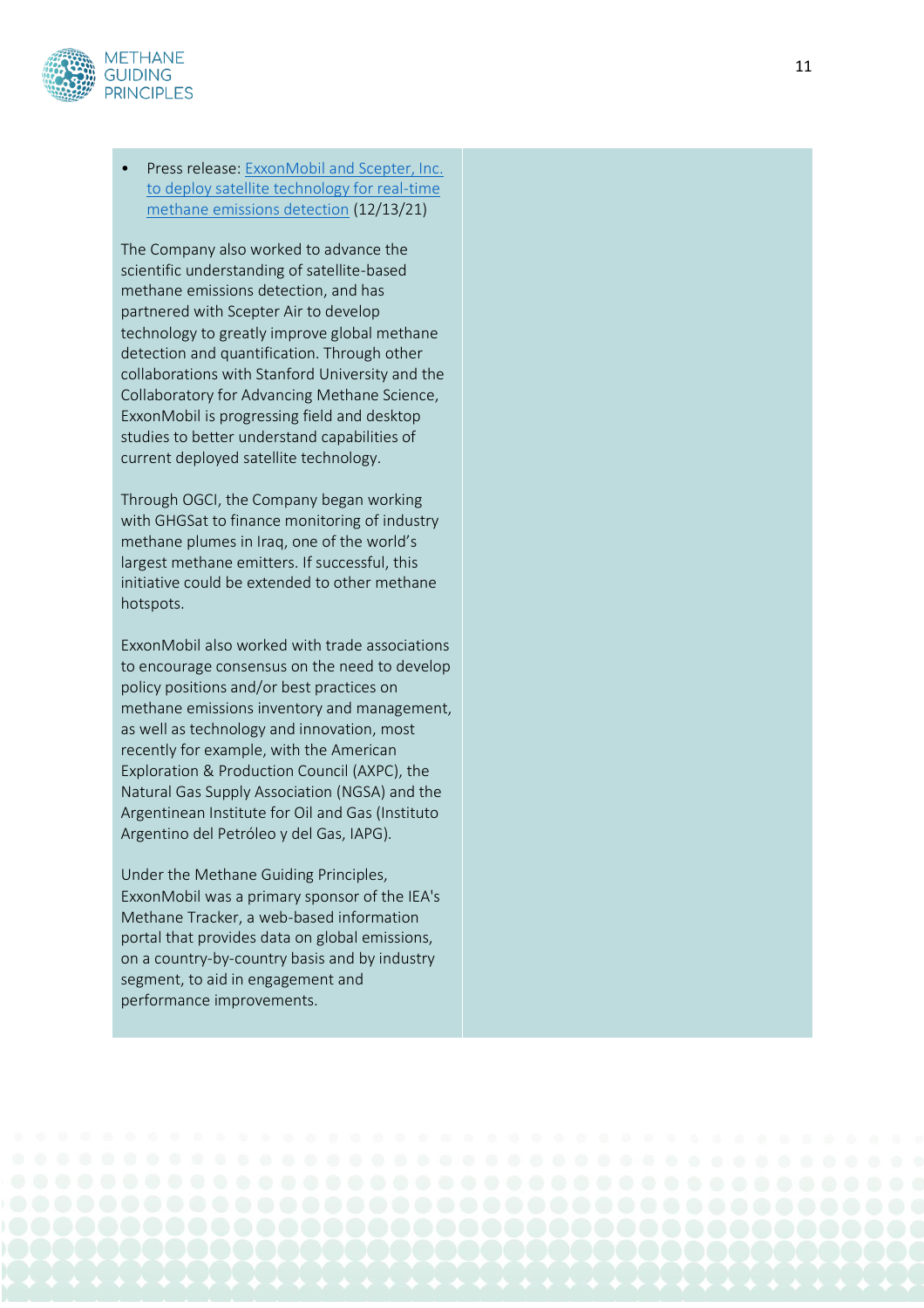

#### **Methane Emissions**

| Do you report absolute methane emissions<br>within your sustainability report?<br>If so provide link.                                       | Yes. ExxonMobil published information on its methane<br>emissions performance and programs in its Advancing<br>Climate Solutions - 2022 Progress Report and Corporate<br><b>Sustainability Report.</b>                                                                                                                                                                                                                                                                                                                                        |
|---------------------------------------------------------------------------------------------------------------------------------------------|-----------------------------------------------------------------------------------------------------------------------------------------------------------------------------------------------------------------------------------------------------------------------------------------------------------------------------------------------------------------------------------------------------------------------------------------------------------------------------------------------------------------------------------------------|
| Do you report a methane intensity within<br>your sustainability report?<br>If so provide link.                                              | Yes. Advancing Climate Solutions - 2022 Progress Report<br>(page 47).                                                                                                                                                                                                                                                                                                                                                                                                                                                                         |
| What are your organisation's total absolute<br>methane emissions?<br>Provide a figure in tonnes.<br>Provide latest data publicly available. | On an equity basis, in 2018 ExxonMobil's methane emissions<br>totaled 8 million CO2- equivalent tonnes; in 2019 methane<br>emissions totaled 6 million tonnes CO2e; and in 2020<br>methane emissions totaled 5 million tonnes.<br>On an operated basis, in 2018 ExxonMobil's methane<br>emissions totaled 8 million CO2- equivalent tonnes; in 2019<br>methane emissions totaled 6 million tonnes CO2e; and in<br>2020 methane emissions totaled 4 million tonnes.<br>[Note: entry will be updated when final 2021 data become<br>available.] |
| State your methodology.                                                                                                                     | Emissions are caculated based on a combination of measured<br>and estimated data using reasonable efforts and collection<br>methods. Calculations are based on industry standards and<br>best practices, including guidance from the American<br>Petroleum Institute (API) and IPIECA.                                                                                                                                                                                                                                                        |
| State your reporting boundary.                                                                                                              | ExxonMobil reports emissions on both a net equity and<br>operated basis.                                                                                                                                                                                                                                                                                                                                                                                                                                                                      |
| What are your organisation's methane<br>intensity?                                                                                          | In 2018, normalized methane (intensity) emissions were 0.07,<br>in 2019 they were 0.05, and in 2018 they were 0.04.                                                                                                                                                                                                                                                                                                                                                                                                                           |
| Provide latest data publicly available.                                                                                                     | [Note: entry will be updated when final 2021 data become<br>available.]                                                                                                                                                                                                                                                                                                                                                                                                                                                                       |
| State your methodology.                                                                                                                     | Metric tons CH <sub>4</sub> per 100 metric tons of<br>throughput/production.                                                                                                                                                                                                                                                                                                                                                                                                                                                                  |
| State your reporting boundary.                                                                                                              | Intenstiy is reported on an operated basis.                                                                                                                                                                                                                                                                                                                                                                                                                                                                                                   |
| Do you have a methane emission target?                                                                                                      | ExxonMobil's methane emissions reduction plans were                                                                                                                                                                                                                                                                                                                                                                                                                                                                                           |
| If yes, please state what it is, including the<br>boundaries and methodology.                                                               | discussed under Principle One.                                                                                                                                                                                                                                                                                                                                                                                                                                                                                                                |
| If no, are you developing such a target?<br>Please state your intended timeline.                                                            |                                                                                                                                                                                                                                                                                                                                                                                                                                                                                                                                               |

Statements and data provided by herein by ExxonMobil is for information purposes only. This document includes estimates of previously disclosed or potential future emissions and events based on data available at the time of this submission. Numbers and metrics for future years are hypothetical based on certain cost and technical assumptions and are subject to